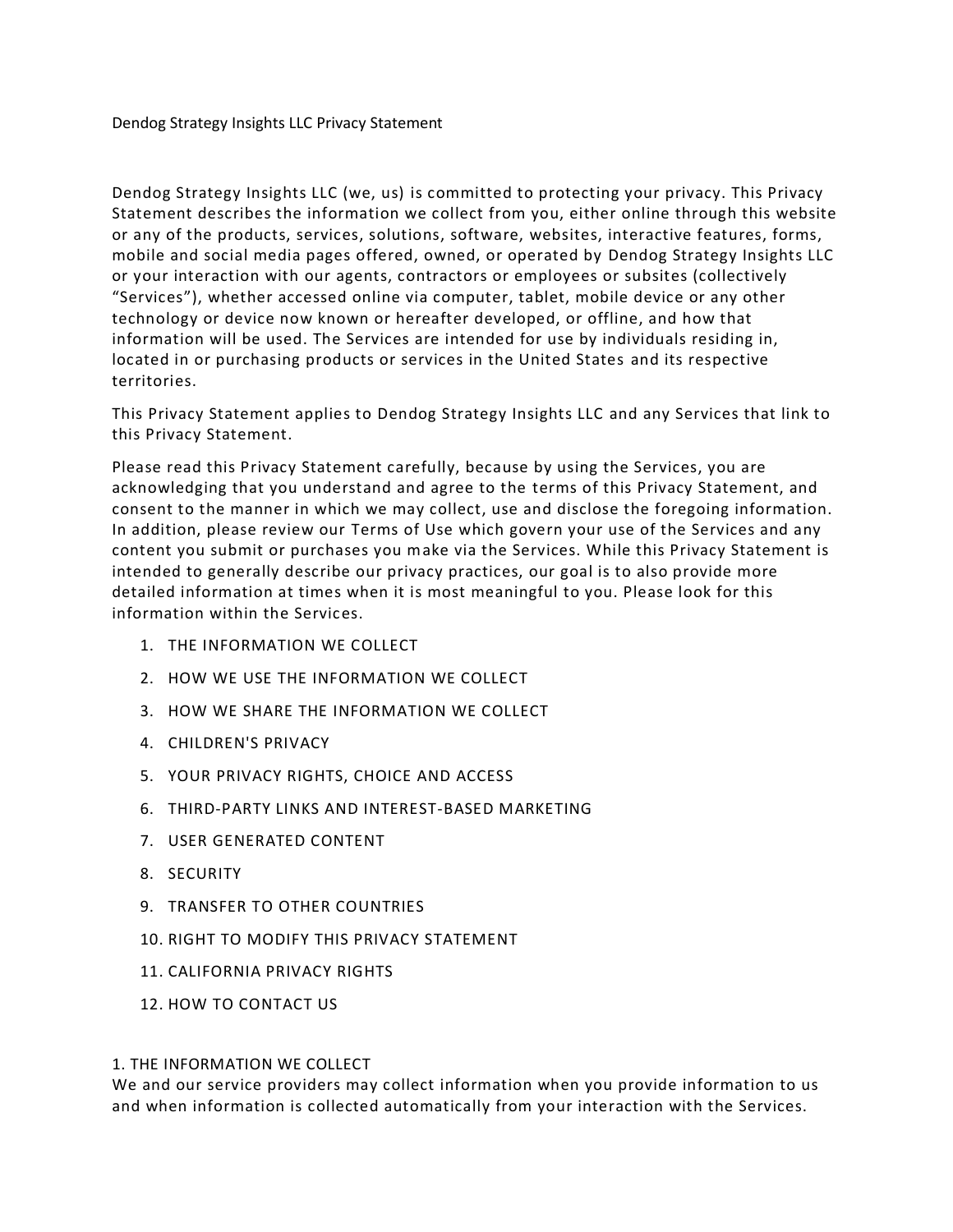# *Personal Information*

You may choose to give us personally identifiable information online to allow us to communicate with you, process your orders, or provide you with Services. Our online fo rms ask for a small amount of relevant information, such as name, company name, email address, postal address, and telephone number. If you make a purchase, we may ask for your credit card number and billing information.

The types of personal information Dendog Strategy Insights LLC may collect from you include:

- Personal and business contact information, such as name, postal address, phone number, and email address;
- Your friends' contact information, including email or shipping address, which you may provide to us when you email a link to a product description or your wish list, or when you share our newsletter or deliver our products to a friend;
- Financial information, such as your credit/debit card number or other billing information;
- Other unique information such as user IDs and passwords, product functionality, product and service preferences, contact preferences, educational and employment background, and job interest data;
- Geolocation data such as your Internet Protocol (IP) address, physical location, and other similar location information collected when you request location based services;
- Details of the products and services you have purchased from us or which you have inquired about, together with any additional information necessary to deliver those products and services and to respond to your inquiries;
- Any additional information relating to you that you provide to us directly through our websites or applications or indirectly through use of our websites, applications or online presence, through our representatives or otherwise; and
- Information you provide to us through our service center, customer surveys or visits by our representatives from time to time.

# *Usage Information*

In addition to the information you may provide, Dendog Strategy Insights may collect information when you access or use the Services or a website "powered by" another company on behalf of Dendog Strategy Insights through our use of data collection technologies, including web beacons, Cookies (as defined in the following paragraph) , and embedded web links. These technologies collect certain traffic information that your browser sends to a website, such as your browser type and language, browser history, access times, and the address of the website from which you arrived. They may also collect information about your IP address, unique device identifier, geolocation information, clickstream behavior (*e.g.,* the pages you view, the links you click, and other actions you take in connection with Dendog Strategy Insights websites or "powered by" websites) and product information. Dendog Strategy Insights may also use some of these technologies in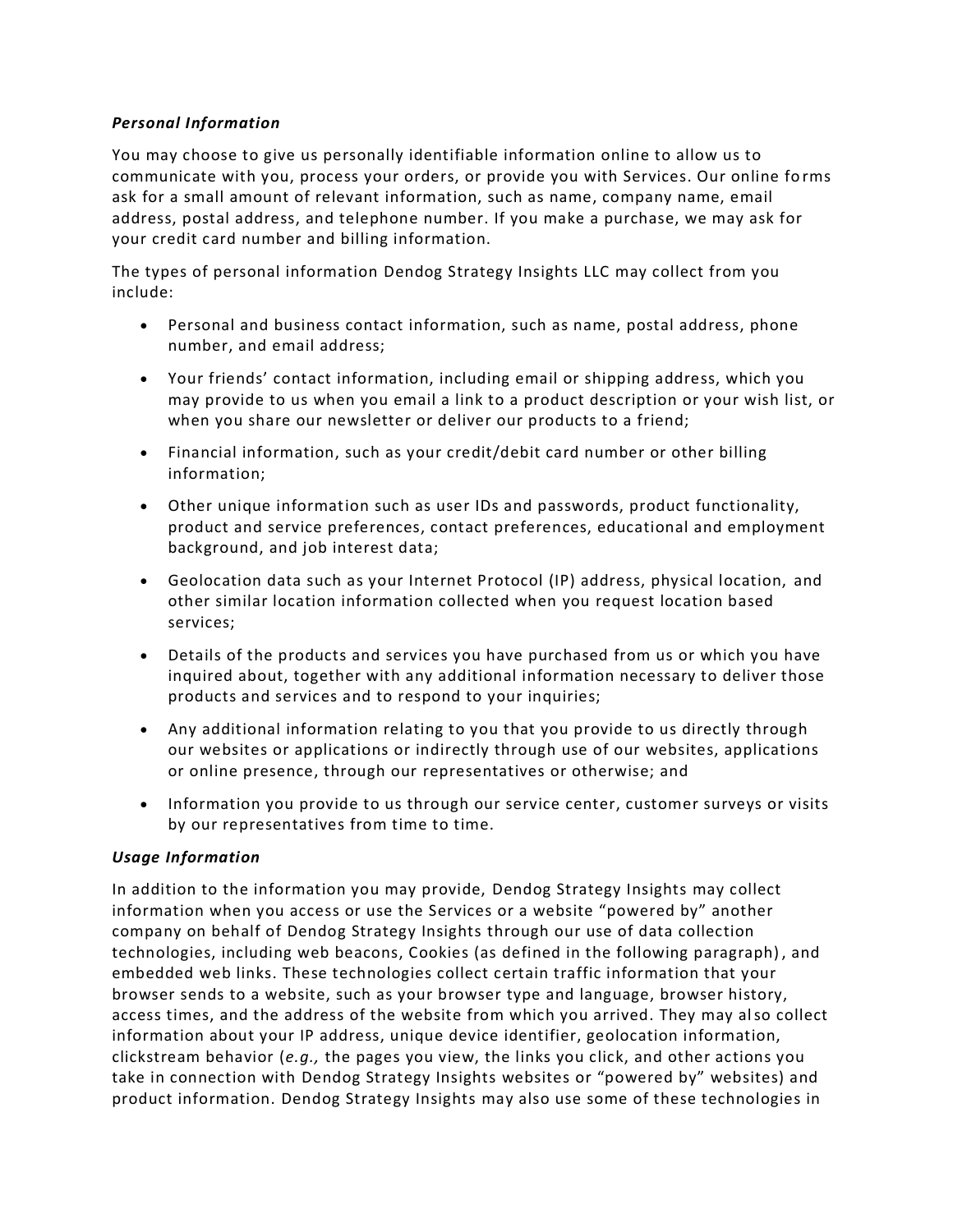connection with emails and communications sent from Dendog Strategy Insights and therefore may collect information using these tools when you open the email or click on a link contained in the email.

Below is some additional detail on how we use Cookies and other technologies:

*Cookies.* Cookies are data files placed on a device when you use it to visit any of the Services ("Cookies"). We may use Cookies: (i) to collect and store certain information about you, (ii) for security purposes, (iii) to store your preferences and settings, (iv) to enable your sign-in, (v) to provide personalized product suggestions, (vi) to maintain and improve our website, (vii) to generate analytics regarding the performance of the Services, (viii) to facilitate site navigation, and (ix) to personalize your experience while using the Services. Cookies can remain in your computer for the duration of a browsing session or for a predetermined period of time. Cookies that remain in your computer for the duration of a browsing session are called "session" cookies. Cookies that remain in your computer for a predetermined period of time are called "persistent" cookies. We may use persistent cookies to show you recently-viewed products, provide you with product or service recommendations, or otherwise provide you with a customized experience.

If you would prefer not to accept Cookies, most browsers will allow you to: (i) change your browser settings to notify you when you receive a Cookie, which lets you choose whether or not to accept it; (ii) disable existing Cookies; or (iii) set your browser to automatically reject any Cookies.

Please be aware that if you disable or reject Cookies, some features and services offered or present on the Services may be slower or may not work or display properly.

*Other Technologies.* We may use standard Internet technology, such as web beacons (also called clear GIFs or pixel tags) and other similar techn ologies, to track your use of our Services. We also may include web beacons in email messages, newsletters and advertisements to determine whether messages have been opened and acted upon. The information we obtain in this manner enables us to customize the Services we offer and measure the overall effectiveness of our online content and the products and services we offer through the Services.

*Analytics Services.* We use web analytics tools such as Google Analytics to assist us in understanding how people use the Services and related marketing and promotions. To manage your preferences with respect to Google Analytics click **[here](https://policies.google.com/technologies/partner-sites)**. You can opt out of data collection or use by Google Analytics by clicking the following link: **<https://tools.google.com/dlpage/gaoptout>** (requires you to install a browser add-on).

*Collection by Third-Parties.* We may allow third-parties, including our consulting and technology partners to use tracking technologies, such as Cookies and web beacons, to collect non-personal information about your visits to this and other websites on the Services. This information generally enables them to track and gauge the effectiveness of our Services and of various marketing campaigns and to serve ads about goods and service s that may be of interest to you when you visit other websites across the Internet.

*Use of Public Information.* Dendog Strategy Insights also collects information from publicly or commercially available sources that it deems credible. Such information may i nclude your name, address, email address, preferences, company name, title, interests, and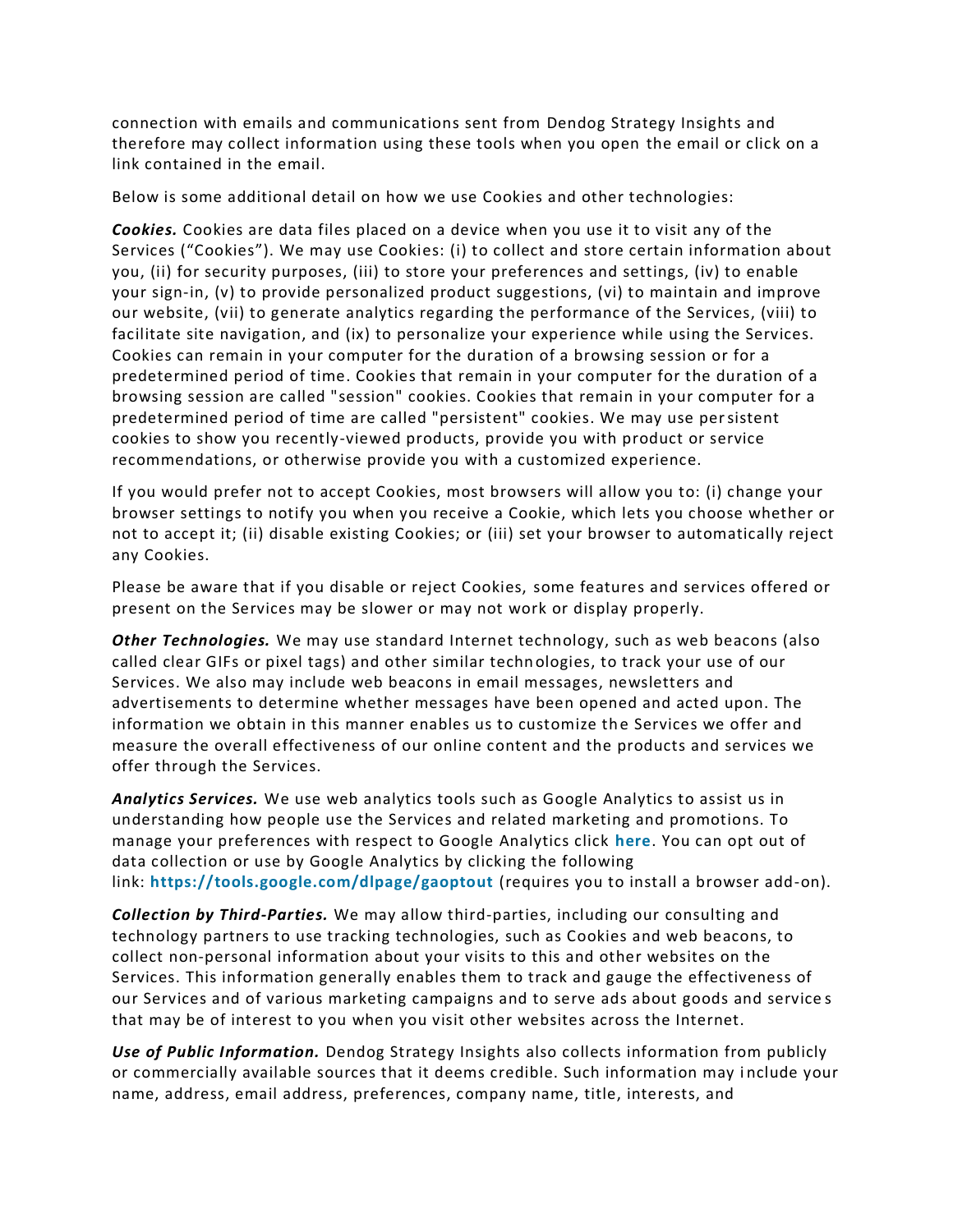firmographic or demographic/profile data. The information Dendog Strategy Insights collects from its public or commercial sources may be used along with the informat ion Dendog Strategy Insights collects when you access or use the Services. For example, Dendog Strategy Insights may compare the geographic information acquired from publicly available sources with the IP address collected by the technologies discussed above to derive your general geographic area.

## 2. HOW WE USE THE INFORMATION WE COLLECT

We may store, analyze, combine, and otherwise use the information we collect, either directly or indirectly, to:

- Improve the Services and the way we do business with our current and potential employees, customers, and partners;
- Respond to your questions and requests;
- Communicate with you about your transactions on the Services;
- Deliver the products and Services you have requested;
- Manage your Account and provide you with customer support;
- Provide you with information about Dendog Strategy Insights, its Services, products and promotions, jobs, or any other offers that may be of interest to you, unless you opt-out or request not to receive this information;
- Perform research and analysis about usage and potential interest in our products, services, or content;
- Develop and display content and advertising tailored to your interests on the Services;
- Help us improve the overall accuracy and completeness of the information;
- Allow us to deliver personalized and responsive Services, which can take actions based on the data you provide;
- Enforce compliance with this Privacy Statement, the Terms of Use, and applicable law, including to protect the rights, property or safety of Dendog Strategy Insights, its partners or any other person and the copyright-protected content of the Services;
- Support the technical functionality of the Services, develop new products and services, and analyze your use of the Services, including your interaction with advertising, products and services that are made available, linked to or offered in the Services; and
- As otherwise stated in this Privacy Statement.

*Financial Information.* We may use financial information or payment method information to process payment for any purchases or sales made through the Services, to protect against or identify possible fraudulent transactions, and otherwise as needed to manage our business.

3. HOW WE SHARE THE INFORMATION WE COLLECT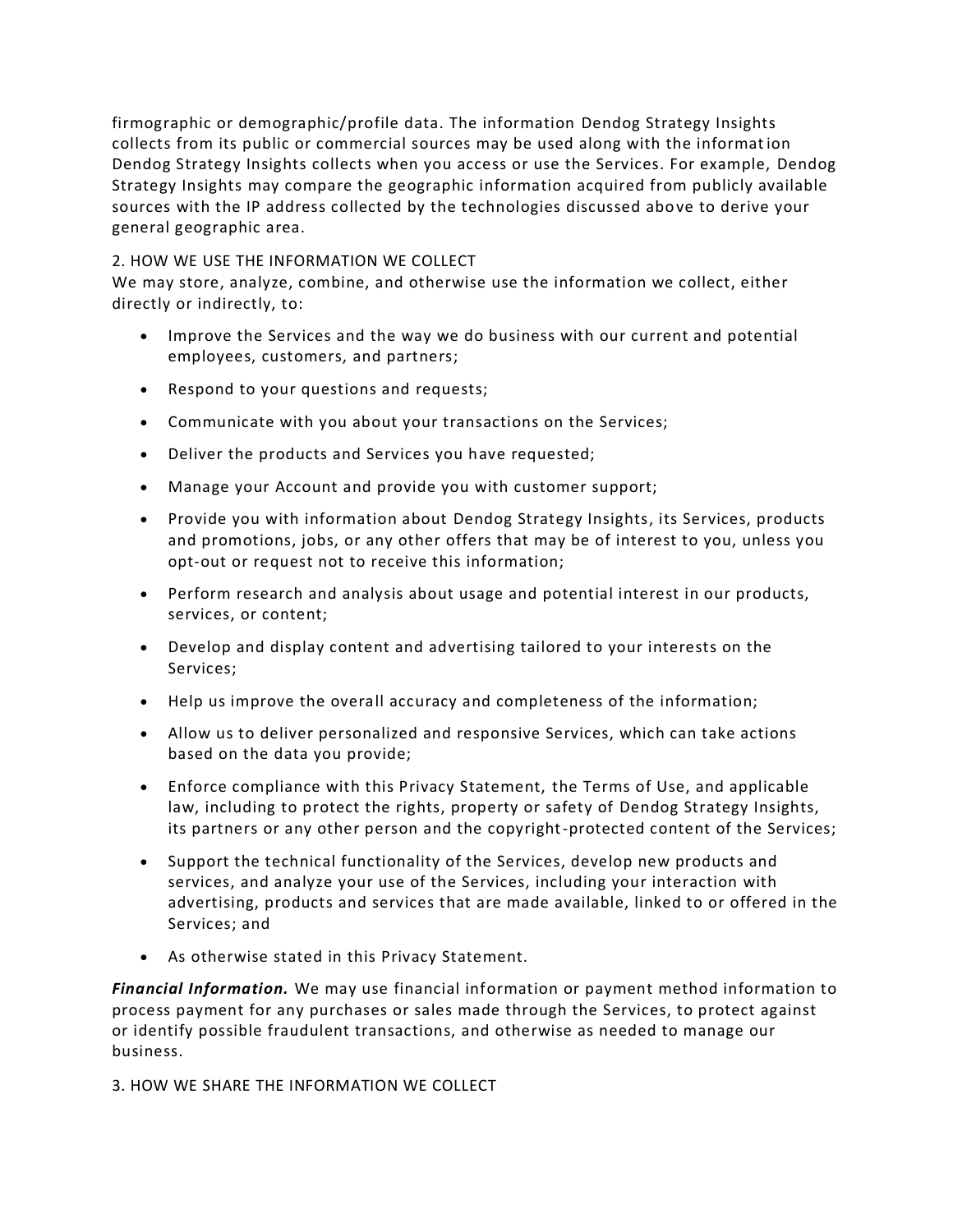## *Third Parties Providing Services on Our Behalf*

Dendog Strategy Insights retains service providers and suppliers to manage or support its business operations, provide professional services, deliver products, services and customer solutions and to assist with marketing and communication initiatives. These providers include, for example, credit card processors, debt collectors, marketing and communications, hosting and IT service providers, email service providers, shipping agents, website management and support services, order fulfillment and delivery. We may share your information with these companies to enable them to provide you with services on our behalf, and for the purpose of conducting general business analysis. For example, we may share website usage and marketing information with our consulting and technology partners.

In addition, if you inquire about products, services, software or other goods that Dendog Strategy Insights does not sell directly, we may forward your information to a Dendog Strategy Insights partner, and they may reach out to you about your needs. In any event, we take reasonable steps to ensure that such third parties are obligated to use your information only to perform the service for which they are engaged. You expressly consent to your information being used as set forth in this Section.

From time to time, Dendog Strategy Insights participates in initiatives, which include websites "powered by" another company on behalf of Dendog Strategy Insights. As part of these initiatives, certain Dendog Strategy Insights services and communications may be delivered at the same time as those from other companies. Some of these services and communications offer you the option to share personal information with both Dendog Strategy Insights and the other companies participating in these initiatives. For example, you may receive communications from Dendog Strategy Insights and other companies or have the opportunity to register online for software products from multiple companies. If you choose to provide personal information only to Dendog Strategy Insights, we will not share this information with the other companies participating in that initiative. If you choose to provide personal information to the other companies, that personal information will be handled according to the privacy policy of those companies, which may differ from Dendog Strategy Insight's policies and practices.

# *Legal Proceedings*

We may also share your personal information:

- In response to a subpoena or similar investigative demand, a court order, or a request for cooperation from law enforcement or other government agency; to establish or exercise our legal rights; to defend against legal claims; or as otherwise required by law; (In such cases, we may raise or waive any legal objection or right available to us.)
- When we believe disclosure is appropriate in connection with efforts to investigate, prevent, or take other action regarding illegal activity, suspected fraud or other wrongdoing; to protect and defend the rights, property or safety of our company, our users, our employees, or others; to comply with applicable law or cooperate with law enforcement; or to enforce our website Terms of Use or other agreements or policies; and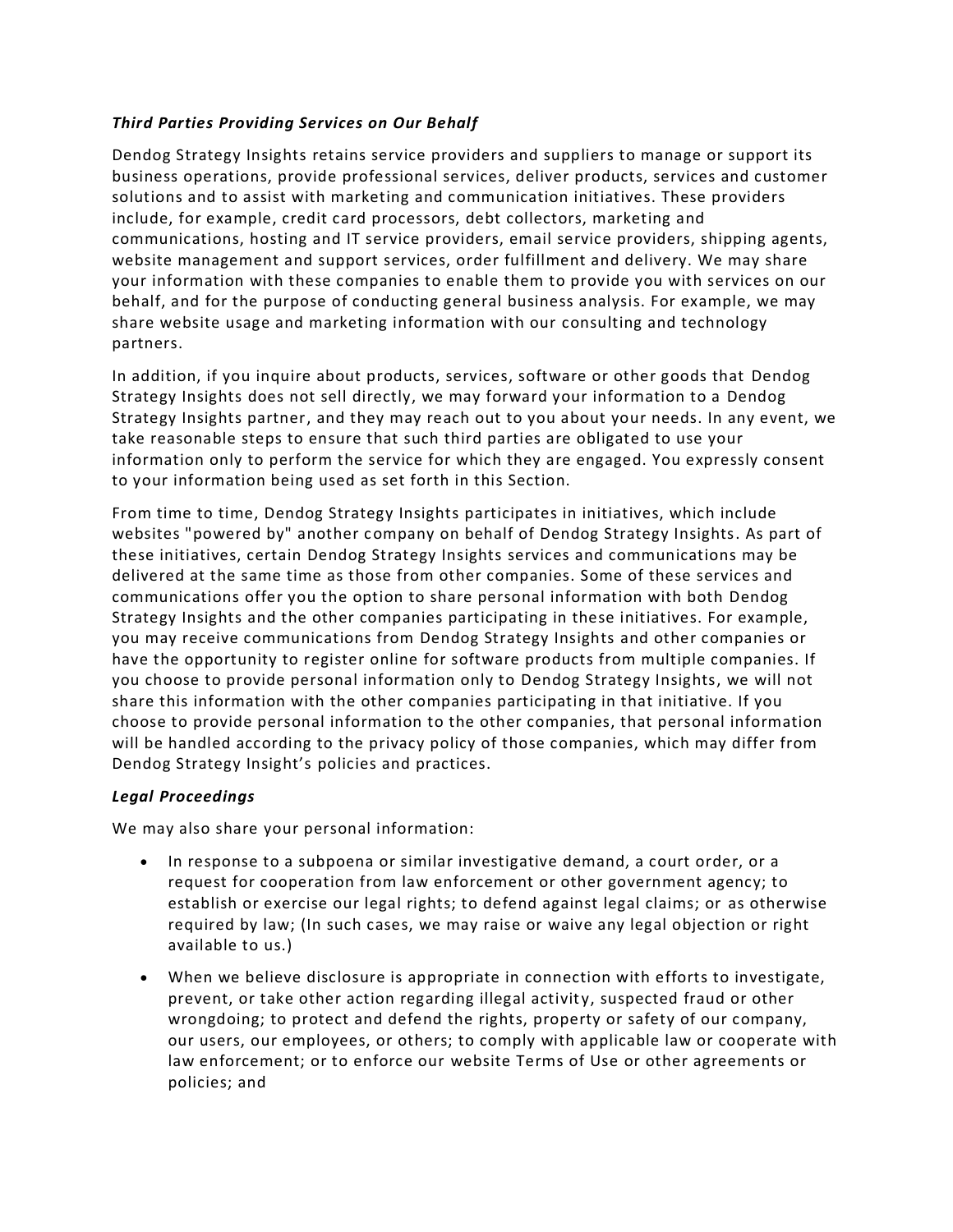• In connection with a corporate transaction, such as the sale of our business, a divestiture, merger, consolidation, or asset sale, or in the unlikely event of bankruptcy.

## 4. CHILDREN'S PRIVACY

Dendog Strategy Insights does not target its online services to children under 13. If you are a parent or guardian of a child age 13-17 and you allow your child to register for any online services that Dendog Strategy Insights makes available to that age group, or register your child yourself, you agree that you have read, understand, and accept this Privacy Statement on your child's behalf.

5. YOUR PRIVACY RIGHTS, CHOICE AND ACCESS You have the right to request us to:

- Not send you marketing or promotional emails or other communications;
- Correct or update your personal information;
- Not contact you in the future; and
- Not share your personal information with third parties.

You can also ask us to delete your personal information; however, please be aware that we may need to retain some of your information in order to maintain our records, comply with our legal obligations, resolve disputes, and enforce our agreements. It may not always be possible to completely remove or delete all of your information from our databases without some residual data remaining because of backups and other reasons.

If you are a minor and have registered for an account on one of our websites, you have the right to request that we remove any content or information you posted on that website, so that it is no longer visible to the public.

If you no longer wish to receive marketing communications from Dendog Strategy Insights or if you wish to make any of the above requests, please:

• Click unsubscribe in the email that you receive from us;

Please note that we may send you other types of transactional and relationship email communications, such as service announcements and administrative notices without offering you the opportunity to opt out of receiving them.

We are under no obligation to store your personal information indefinitely and disclaim any liability arising out of, or related to, the destruction of such personal information.

### 6. THIRD-PARTY LINKS AND INTEREST-BASED MARKETING

*Links.* There are a number of places on the Services where you may click on a link to access other websites that do not operate under this Privacy Statement. For example, if you click on an advertisement or a third-party logo on the Services, you may be taken to a website that we do not control. These third-party platforms or websites may independently solicit and collect information, including personal information, from you. We are not responsible for the privacy practices of these platforms and websites and cannot guarantee the security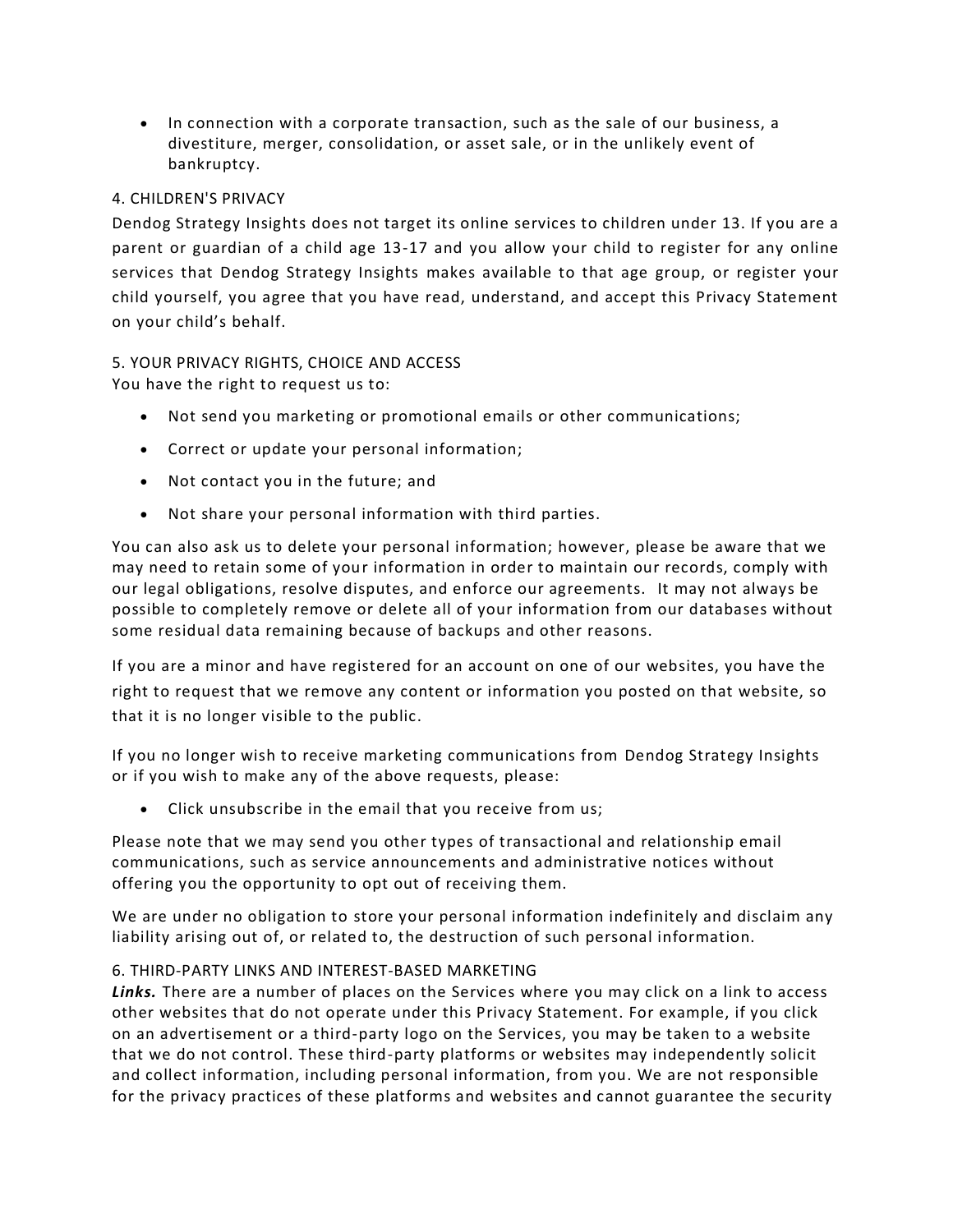of any user data collected there. We recommend that you consult the privacy statements of all third-party websites you visit by clicking on the "privacy" link typically located at the bottom of the web page you are visiting.

*Interest-Based Marketing.* We contract with third-party advertising agencies, marketing partners and other service providers to serve advertisements when you visit our website or other websites across the Internet. The advertisements placed on these third -party websites may use tracking technologies, such as Cookies and web beacons, to collect anonymous information about your visits to this and other websites. We may also share anonymous information with these companies in aggregate form and/or partner with these companies to provide interest-based advertising both on and off websites operated by Dendog Strategy Insights. In either case, the purpose of the sharing is to provide advertisements about goods and services that may be of interest to you, analyzing and improving the effectiveness of ads and emails, and improving and enhancing our website and its content.

To the extent that information is collected over time and across websites to help provide you with advertisements based on your interests, this information is anonymous and does not contain your personal information.

#### 7. USER GENERATED CONTENT

We may provide areas on the Services where you can, for example, post product reviews or reviews about our website, ask or answer a question, communicate with others, and upload content (e.g. pictures, videos, audio files). Such postings, which may be administered by third-party service providers, are governed by our general Terms of Use and may also be subject to more specific terms that are integrated into that area of the Services. Service providers administering the postings may use tracking technology, such as Cookies, to collect anonymous information, and geolocation data, about your posting. Additionally, such postings may appear on other websites when searches are executed on the subject of your posting. Also, whenever you voluntarily disclose personal information on publicly viewable web pages, that information can be collected and used by others. For example, if you post your email address, you may receive unsolicited messages. We cannot control who reads your posting or what other users may do with the information you voluntarily post, so we encourage you to exercise discretion and caution with respect to your personal information.

The Services may also include features that involve a shared platform with third -party services while you are on our websites. For example, we may allow you to sign in to your account on a social networking service to share information about Dendog Strategy Insights with friends on that service. If we offer or accommodate this kind of shared-platform or similar service, the third-party through which the service is provided, and with whom your information may be shared, will be identified by a recognizable icon. If you choose to use the service, information collected from you while you use our website may be transmitted to the third-party that operates the service. Additionally, once that information is shared with the third-party, its use of information about you will be subject to that third-party's privacy policy. Finally, your activity on any social networking service pages that, for example, refer to Dendog Strategy Insights, include the Dendog Strategy Insights logo, or involve a Dendog Strategy Insights promotion, is guided by the general terms of the service operator or any specific terms for that promotion. You therefore should consult that third-